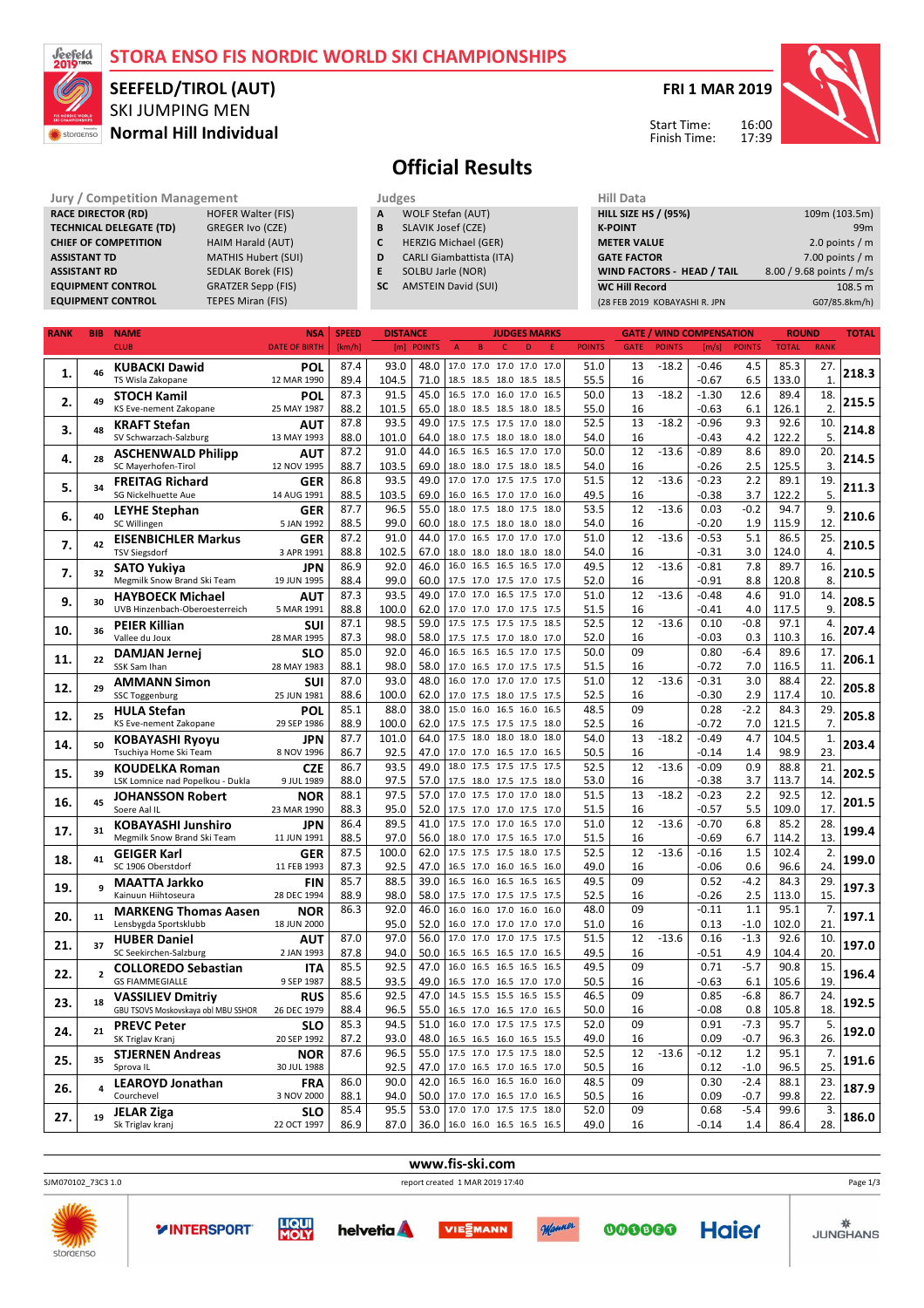**STORA ENSO FIS NORDIC WORLD SKI CHAMPIONSHIPS**



**47. 33**

**48. 20**

**49. 17**

 $50.$  43

Kiteen Urheilijat **AALTO Antti**

Norge Ski Club **BICKNER Kevin**

Pohjakotkas **AIGRO Artti**

SSK Ljubno BTC **ZAJC Timi**

2 APR 1995

23 SEP 1996

29 AUG 1999

26 APR 2000

### SKI JUMPING MEN **SEEFELD/TIROL (AUT)**

**Normal Hill Individual**

**FRI 1 MAR 2019**

Start Time: Finish Time:

**GATE / WIND COMPENSATION**



**TOTAL**

**ROUND**

# **Official Results**

| <b>RANK</b> | <b>BIB</b>     | <b>NAME</b>                                                        | <b>NSA</b>                | <b>SPEED</b> | <b>DISTANCE</b> |                               |                               |                          | <b>JUDGES MARKS</b> |   |               |             |               | <b>GATE / WIND COMPENSATION</b> |               | <b>ROUND</b> |             | <b>TOTAL</b> |
|-------------|----------------|--------------------------------------------------------------------|---------------------------|--------------|-----------------|-------------------------------|-------------------------------|--------------------------|---------------------|---|---------------|-------------|---------------|---------------------------------|---------------|--------------|-------------|--------------|
|             |                | <b>CLUB</b>                                                        | <b>DATE OF BIRTH</b>      | [km/h]       |                 | [m] POINTS                    | $\overline{A}$                | B                        | $\mathsf{C}$        | D | <b>POINTS</b> | <b>GATE</b> | <b>POINTS</b> | [m/s]                           | <b>POINTS</b> | <b>TOTAL</b> | <b>RANK</b> |              |
| 28.         | 5              | <b>LARSON Casey</b>                                                | <b>USA</b>                | 85.7         | 92.0            | 46.0                          |                               | 17.0 16.5 17.0 16.5 16.5 |                     |   | 50.0          | 09          |               | 0.59                            | $-4.7$        | 91.3         | 13.         | 182.3        |
|             |                | Norge Ski Club                                                     | 16 DEC 1998               | 88.8         | 88.0            | 38.0                          |                               | 15.5 16.0 16.5 16.5 16.0 |                     |   | 48.5          | 16          |               | $-0.47$                         | 4.5           | 91.0         | 27.         |              |
| 29.         | 3              | <b>SAKALA Filip</b>                                                | <b>CZE</b>                | 86.0         | 93.0            | 48.0 16.5 16.5 16.5 16.5 16.5 |                               |                          |                     |   | 49.5          | 09          |               | 0.28                            | $-2.2$        | 95.3         | 6.          | 175.7        |
|             |                | TJ Dukla Frenstat pod Radhostem                                    | 21 MAY 1996               |              | 85.0            | 32.0                          | 16.0 16.5 16.5 16.5 16.0      |                          |                     |   | 49.0          | 16          |               | 0.07                            | $-0.6$        | 80.4         | 30.         |              |
| 30.         | $\mathbf{1}$   | <b>MALTSEV Kevin</b>                                               | <b>EST</b>                | 85.5         | 89.5            | 41.0                          |                               | 16.5 16.5 16.5 16.0 16.0 |                     |   | 49.0          | 09          |               | 0.58                            | $-4.6$        | 85.4         | 26.         | 169.8        |
|             |                | Elva Skiclub                                                       | 4 JUL 2000                | 88.4         | 84.0            | 30.0 16.0 16.5 16.0 16.0 16.0 |                               |                          |                     |   | 48.0          | 16          |               | $-0.66$                         | 6.4           | 84.4         | 29.         |              |
|             |                |                                                                    |                           |              |                 | not qualified for 2nd round   |                               |                          |                     |   |               |             |               |                                 |               |              |             |              |
|             |                |                                                                    |                           |              |                 |                               |                               |                          |                     |   |               |             |               |                                 |               |              |             |              |
| 31.         | 10             | <b>ALAMOMMO Andreas</b>                                            | <b>FIN</b><br>23 DEC 1998 | 85.7         | 88.0            |                               | 38.0 16.0 16.5 16.5 16.5 16.0 |                          |                     |   | 49.0          | 09          |               | 0.35                            | $-2.8$        | 84.2         | 31.         | 84.2         |
|             |                | Ounasvaaran Hiihtoseura<br><b>BOYD-CLOWES Mackenzie</b>            | <b>CAN</b>                | 85.9         | 88.0            | 38.0                          |                               | 16.5 16.5 17.0 17.0 17.0 |                     |   | 50.5          | 09          |               | 0.71                            | $-5.7$        | 82.8         | 32.         |              |
| 32.         | 16             | Altius Nordic Ski Club                                             | 13 JUL 1991               |              |                 |                               |                               |                          |                     |   |               |             |               |                                 |               |              |             | 82.8         |
|             |                | <b>ZYLA Piotr</b>                                                  | <b>POL</b>                | 87.3         | 90.5            | 43.0                          |                               | 16.5 17.0 16.5 17.0 17.0 |                     |   | 50.5          | 13          | $-18.2$       | $-0.70$                         | 6.8           | 82.1         | 33.         |              |
| 33.         | 47             | WSS Wisla                                                          | 16 JAN 1987               |              |                 |                               |                               |                          |                     |   |               |             |               |                                 |               |              |             | 82.1         |
| 34.         | 26             | <b>ITO Daiki</b>                                                   | <b>JPN</b>                | 86.3         | 89.5            | 41.0                          |                               | 16.5 16.5 17.0 16.5 17.0 |                     |   | 50.0          | 11          | $-9.1$        | 0.00                            | 0.0           | 81.9         | 34.         | 81.9         |
|             |                | Megmilk Snow Brand Ski Team                                        | 27 DEC 1985               |              |                 |                               |                               |                          |                     |   |               |             |               |                                 |               |              |             |              |
| 35.         | 38             | <b>KLIMOV Evgeniy</b>                                              | <b>RUS</b>                | 87.0         | 92.0            | 46.0                          |                               | 16.0 16.5 16.5 16.5 17.0 |                     |   | 49.5          | 12          | $-13.6$       | 0.04                            | $-0.3$        | 81.6         | 35.         | 81.6         |
|             |                | GBU TSTOVS Moskovskaya obl Start Pe<br><b>EGLOFF Luca</b>          | 3 FEB 1994<br>SUI         | 86.4         | 86.0            | 34.0                          |                               | 15.5 16.5 16.5 16.0 16.0 |                     |   | 48.5          | 09          |               | 0.25                            | -2.0          | 80.5         | 36.         |              |
| 36.         | $\overline{ }$ | Grabserberg                                                        | 6 JUN 1995                |              |                 |                               |                               |                          |                     |   |               |             |               |                                 |               |              |             | 80.5         |
|             | 27             | <b>ZOGRAFSKI Vladimir</b>                                          | <b>BUL</b>                | 86.1         | 87.0            | 36.0                          |                               | 16.5 16.5 16.0 16.5 16.5 |                     |   | 49.5          | 12          | $-13.6$       | $-0.85$                         | 8.2           | 80.1         | 37.         |              |
| 37.         |                | <b>NSA</b>                                                         | 14 JUL 1993               |              |                 |                               |                               |                          |                     |   |               |             |               |                                 |               |              |             | 80.1         |
| 38.         | 23             | <b>POLASEK Viktor</b>                                              | <b>CZE</b>                | 84.8         | 86.5            | 35.0                          |                               | 16.5 16.5 16.0 16.0 16.5 |                     |   | 49.0          | 09          |               | 0.54                            | $-4.3$        | 79.7         | 38.         | 79.7         |
|             |                | Nove Mesto-Dukla                                                   | 18 JUL 1997               |              |                 |                               |                               |                          |                     |   |               |             |               |                                 |               |              |             |              |
| 39.         | 15             | <b>KOZISEK Cestmir</b>                                             | <b>CZE</b>                | 85.5         | 86.0            | 34.0                          |                               | 16.5 16.5 16.5 16.5 16.5 |                     |   | 49.5          | 09          |               | 0.56                            | $-4.5$        | 79.0         | 39.         | 79.0         |
|             |                | LSK Lomnice nad Popelkou-DUKLA<br><b>TROFIMOV Roman Sergeevich</b> | 9 NOV 1991<br><b>RUS</b>  | 85.1         | 84.5            | 31.0                          |                               | 16.0 16.5 16.5 16.5 16.0 |                     |   | 49.0          | 09          |               | 0.13                            | $-1.0$        | 79.0         | 39.         |              |
| 39.         | 13             | Sdushor CSP N. Novgorod                                            | 19 NOV 1989               |              |                 |                               |                               |                          |                     |   |               |             |               |                                 |               |              |             | 79.0         |
|             |                | <b>SCHULER Andreas</b>                                             | SUI                       | 85.9         | 86.5            | 35.0                          |                               | 15.0 15.5 16.0 16.0 15.0 |                     |   | 46.5          | 09          |               | 0.35                            | $-2.8$        | 78.7         | 41.         |              |
| 41.         | 8              | Einsiedeln                                                         | 30 DEC 1995               |              |                 |                               |                               |                          |                     |   |               |             |               |                                 |               |              |             | 78.7         |
| 42.         | 14             | <b>INSAM Alex</b>                                                  | <b>ITA</b>                | 85.0         | 84.0            | 30.0                          |                               | 16.5 16.0 16.5 16.5 16.5 |                     |   | 49.5          | 09          |               | 0.61                            | $-4.9$        | 74.6         | 42.         | 74.6         |
|             |                | <b>GS FIAMME ORO</b>                                               | 19 DEC 1997               |              |                 |                               |                               |                          |                     |   |               |             |               |                                 |               |              |             |              |
| 42.         | 12             | <b>NOUSIAINEN Eetu</b>                                             | <b>FIN</b>                | 85.7         | 83.0            | 28.0                          |                               | 15.5 16.0 16.0 16.0 16.0 |                     |   | 48.0          | 09          |               | 0.18                            | $-1.4$        | 74.6         | 42.         | 74.6         |
|             |                | Puijo Ski club<br><b>HOERL Jan</b>                                 | 29 APR 1997<br><b>AUT</b> | 85.0         | 85.5            | 33.0                          |                               | 15.5 16.0 15.5 16.0 15.5 |                     |   | 47.0          | 09          |               | 0.72                            | $-5.8$        | 74.2         | 44.         |              |
| 44.         | 24             | SC Bischofshofen                                                   | 16 OCT 1998               |              |                 |                               |                               |                          |                     |   |               |             |               |                                 |               |              |             | 74.2         |
|             |                | <b>FORFANG Johann Andre</b>                                        | <b>NOR</b>                | 87.1         | 84.5            | 31.0                          |                               | 16.0 16.5 16.5 16.0 16.0 |                     |   | 48.5          | 12          | $-13.6$       | $-0.79$                         | 7.6           | 73.5         | 45.         |              |
| 45.         | 44             | <b>Tromsoe Skiklubb</b>                                            | 4 JUL 1995                |              |                 |                               |                               |                          |                     |   |               |             |               |                                 |               |              |             | 73.5         |
| 46.         |                | <b>NOMME Martti</b>                                                | <b>EST</b>                | 85.7         | 83.5            | 29.0                          |                               | 16.0 16.0 16.0 15.5 15.5 |                     |   | 47.5          | 09          |               | 0.43                            | -3.4          | 73.1         | 46.         | 73.1         |
|             |                | Andsumae Skiclub                                                   | 7 AUG 1993                |              |                 |                               |                               |                          |                     |   |               |             |               |                                 |               |              |             |              |

**FIN** 86.8 85.0 32.0 16.0 16.5 16.5 16.5 16.5 49.5 12 -13.6 -0.50 4.8 72.7 47. 72.7

**USA** 84.9 83.0 28.0 16.0 16.5 16.0 16.0 16.0 48.0 09 0.63 -5.0 71.0 48. 71.0

**EST** 84.3 83.0 28.0 14.0 15.5 16.0 16.0 15.0 46.5 09 1.00 -8.0 66.5 49. 66.5

**SLO** 86.9 80.0 22.0 15.5 15.5 16.0 16.0 15.0 47.0 12 -13.6 -0.74 7.2 62.6 50. 62.6